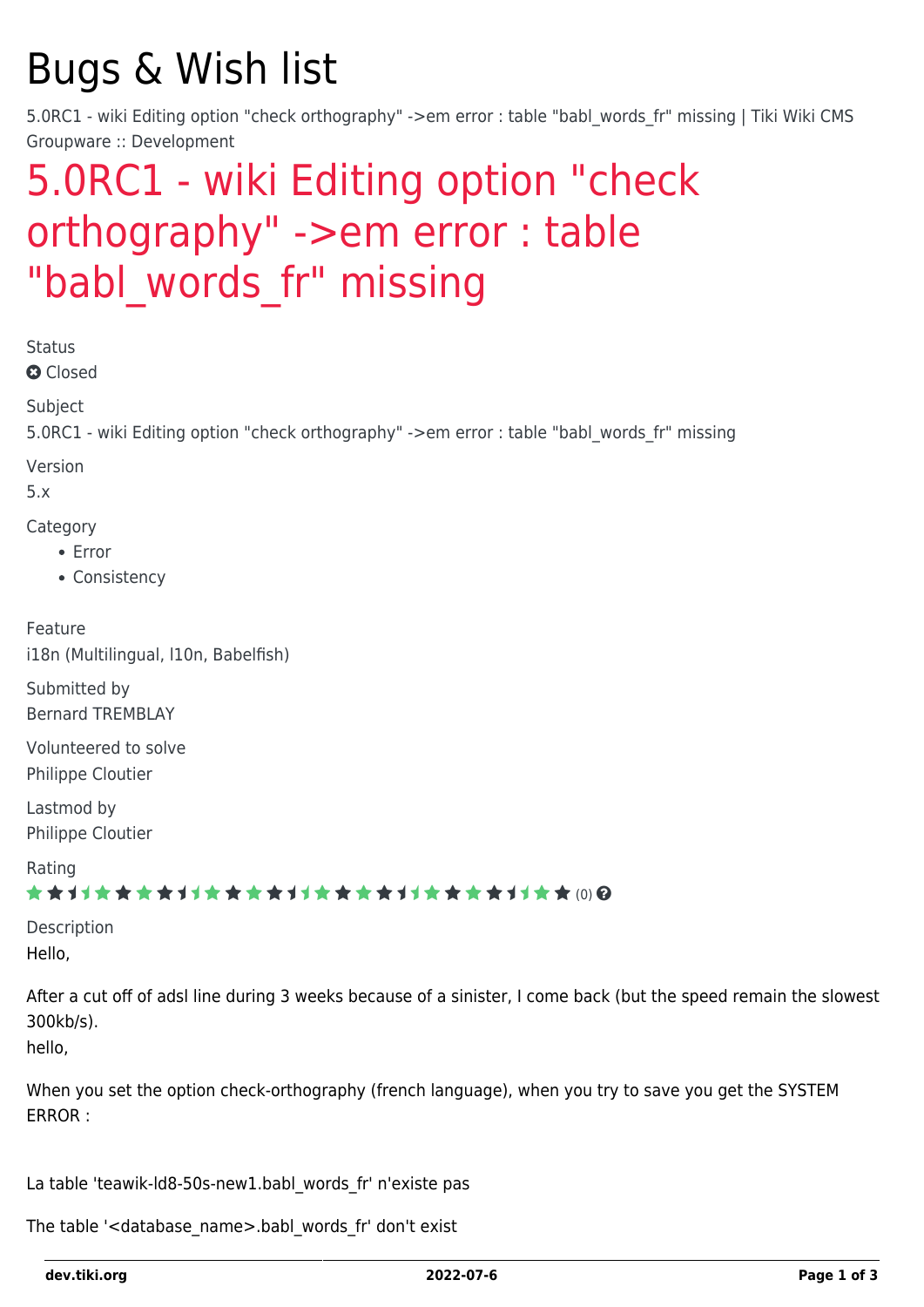```
The query was :
select `word` from `babl_words_fr` where `word`=? or `word`=?
```
Valeurs :

1. Table

2. table

The built query was likely : select `word` from `babl\_words\_fr` where `word`='Table' or `word`='table'

#### Stacktrace :

- $\text{size}$  dir > \tiki-editpage.php : 0 > {main}(array ( ))
- $\bullet$  <site\_dir>\tiki-editpage.php : 853 -> spellcheckreplace(array ( ))
- $\bullet$  <site dir>\lib\tikilib.php : 1659 -> spellcheckword(array ( ))
- $\bullet$  <site dir>\lib\tikilib.php : 1704 -> spellcheck word(array ( ))
- $\bullet$  <site\_dir>\lib\bablotron.php : 44 -> word\_exists(array ( ))
- $\bullet$  <site dir>\lib\bablotron.php : 104 -> query(array ( ))
- $\bullet$  <site\_dir>\lib\core\lib\TikiDb\Bridge.php : 29 -> query(array ( ))
- $\bullet$  <site\_dir>\lib\core\lib\TikiDb\Pdo.php : 119 -> handleQueryError(array ( ))
- $\bullet$  <site\_dir>\lib\core\lib\TikiDb.php : 150 -> handle(array ( ))

Solution Duplicate of #3507.

Importance

8

Priority

40

Demonstrate Bug (Tiki 19+)

#### Please demonstrate your bug on show2.tikiwiki.org

Version: trunk ▼ [Create show2.tikiwiki.org instance](#page--1-0)

Ticket ID 3509

Created Wednesday 04 August, 2010 23:07:14 GMT-0000 by Bernard TREMBLAY

LastModif Thursday 19 August, 2010 20:20:59 GMT-0000

### Comments